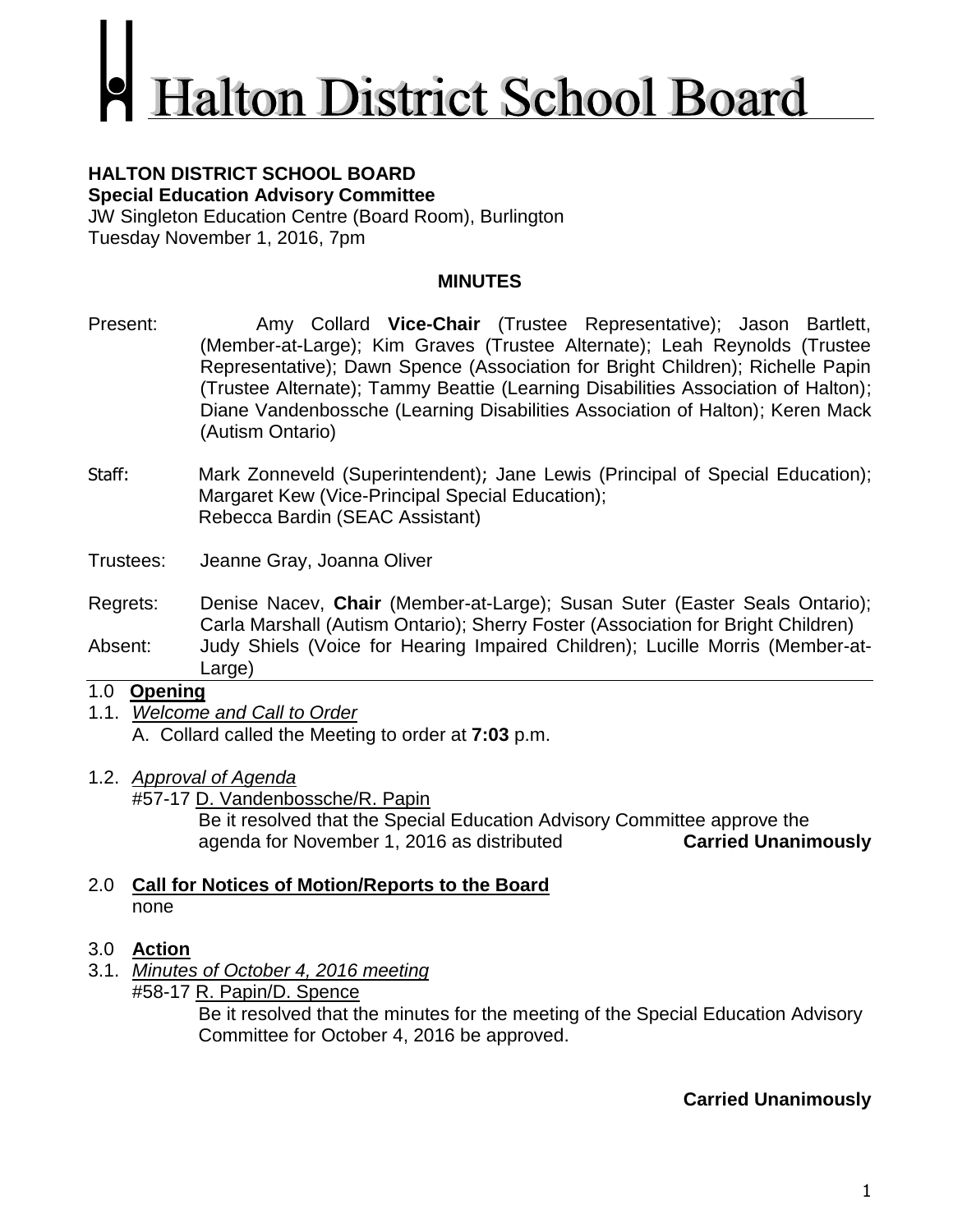3.2. *Mental Health Strategy – Theresa Wilson, Senior Manager-Mental Health Lead* A Collard welcomed Theresa Wilson, Senior Manager of Student Services, Mental Health Lead to the October 4<sup>th</sup> SEAC meeting. M. Zonneveld introduced Theresa Wilson as the Mental Health Lead and mentioned that Theresa has recently taken on additional responsibilities as the Senior Manager Student Services, North Area.

T. Wilson thanked SEAC for the invitation to present at tonight's meeting. T. Wilson gave an overview of the supports, initiatives and funding that are taking place to create and support the Mental Health Strategy. T. Wilson expressed that this was made possible by the efforts of three Ministry's coming together to support Mental Health within our schools and communities.

T. Wilson presented statistics that support why this initiative is necessary and the 3 Year Strategy 2014-2017 priorities. The presentation was an overview of current priorities, achievements and goals moving forward.

T. Wilson opened up the floor for discussion. Three discussion groups were formed consisting of SEAC members and public in the gallery were invited to join in the discussion groups. Each group offered suggestions and conversations ensued surrounding the below questions:

- What would be helpful for our parents to know?
- What is the best way to communicate and share information?
- What would be your priorities in moving forward with this important topic?

M. Zonneveld concluded the discussion and all notes were given to T. Wilson to take back to the committee for further review and consideration.

A Collard thanked T. Wilson for her presentation and also expressed her enthusiasm to see T. Wilson leading the Mental Health Team.

# 3.3. *EA Allocation Review Report*

M. Zonneveld spoke to the Draft Educational Assistant Allocation Review report that was sent out to SEAC. This draft outlines the HDSB motion, mandate, committee membership, review process timeline, recommendations, voice, transitioning to independence, communication and conclusion. M. Zonneveld welcomed comments and questions from SEAC members.

M. Zonneveld thanked the SEAC representatives and all members of the committee for their work and great voices and discussion that they all brought to the table for this review. Other boards were also consulted on their perspectives of this process. This will be brought to Admin Council next week in a final draft form.

M. Zonneveld commented that next steps are an action plan. Implementation of recommendations put together by staff that will be brought back to SEAC for input. M. Zonneveld welcomed discussion and questions from the SEAC members and gallery.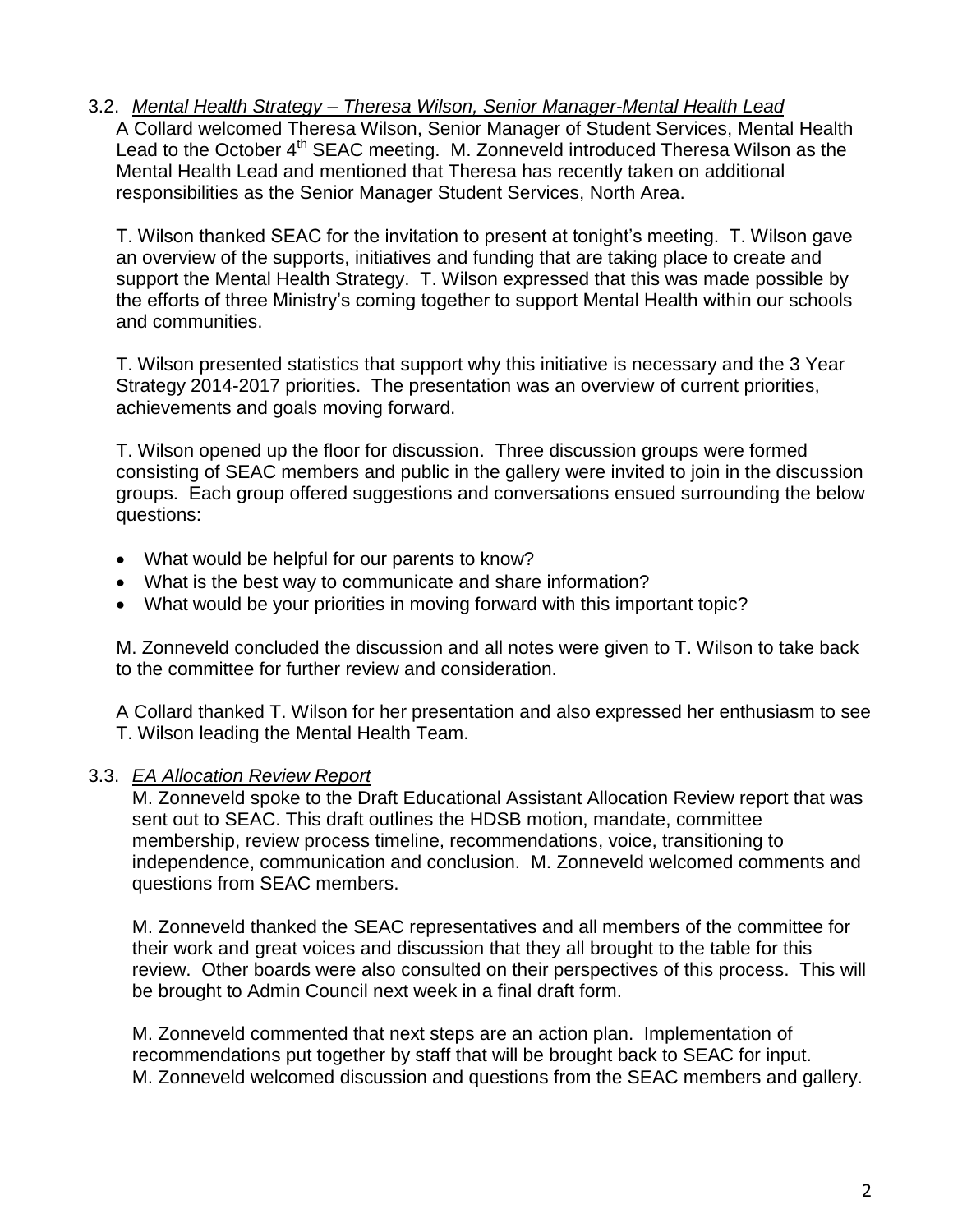J. Bartlett would like to know if the EA is included as an attendee at the IEP meeting? M. Zonneveld responded that this is situational. The EA involvement can also be communicated through the Teacher involvement the same way information would be gathered by the teacher from any CYC's, ECE's etc. that are involved with the student.

J. Bartlett would like to know if parents and EA's will be consulted during the process and what that will look like?

M. Zonneveld responded that the parent voice is very important in understanding the shared needs of that child and the variety of ways that those needs can be met. M. Zonneveld also commented that the perspective should be broad and also include areas such as programing, class room teacher, ECE, EA's that support that classroom, SLP, social Workers, SERTs, Teacher Librarians etc. all of these can have a role to play depending on that student. A Number of supports and resources need to be in place before the student can start school successfully.

D. Vandenbossche suggested that surveys somehow be built into the process should a review take place in future to enable all stakeholders to be involved.

L. Aker responded that the review was extended so that all stakeholders could be included.

M. Zonneveld responded that SEAC was the perspective of the parent voice and that additional stakeholders can be brought forward and consulted during implementation. M. Zonnevled concluded that this draft will be bought forward to trustees and thanked the committee and SEAC for their involvement.

#### 4.0 **Questions from the Public** None

# 5.0 **SEAC Discussion/Question Period**

D. Vandenbossche mentioned the need to have SEAC meetings video/voice recorded and would like to know if this request is still being reviewed.

M. Zonneveld responded that this has been raised several times and due to the need for a technician, additional staff would be needed to facilitate this request.

D. Vandenbossche would like to know if there are any other devices that can be used to replace the current video/voice recording system?

A. Collard responded that this will be brought forward to trustees at budget time.

D. Vandenbossche would like to know what concerns staff have around students using their own personal devices in exams and tests. It was brought to her attention that some students were not able to use their personal devices in a test or exam.

M. Zonneveld would like to discuss these incidences further with D. Vandenbossche to gain additional insight into these particular situations.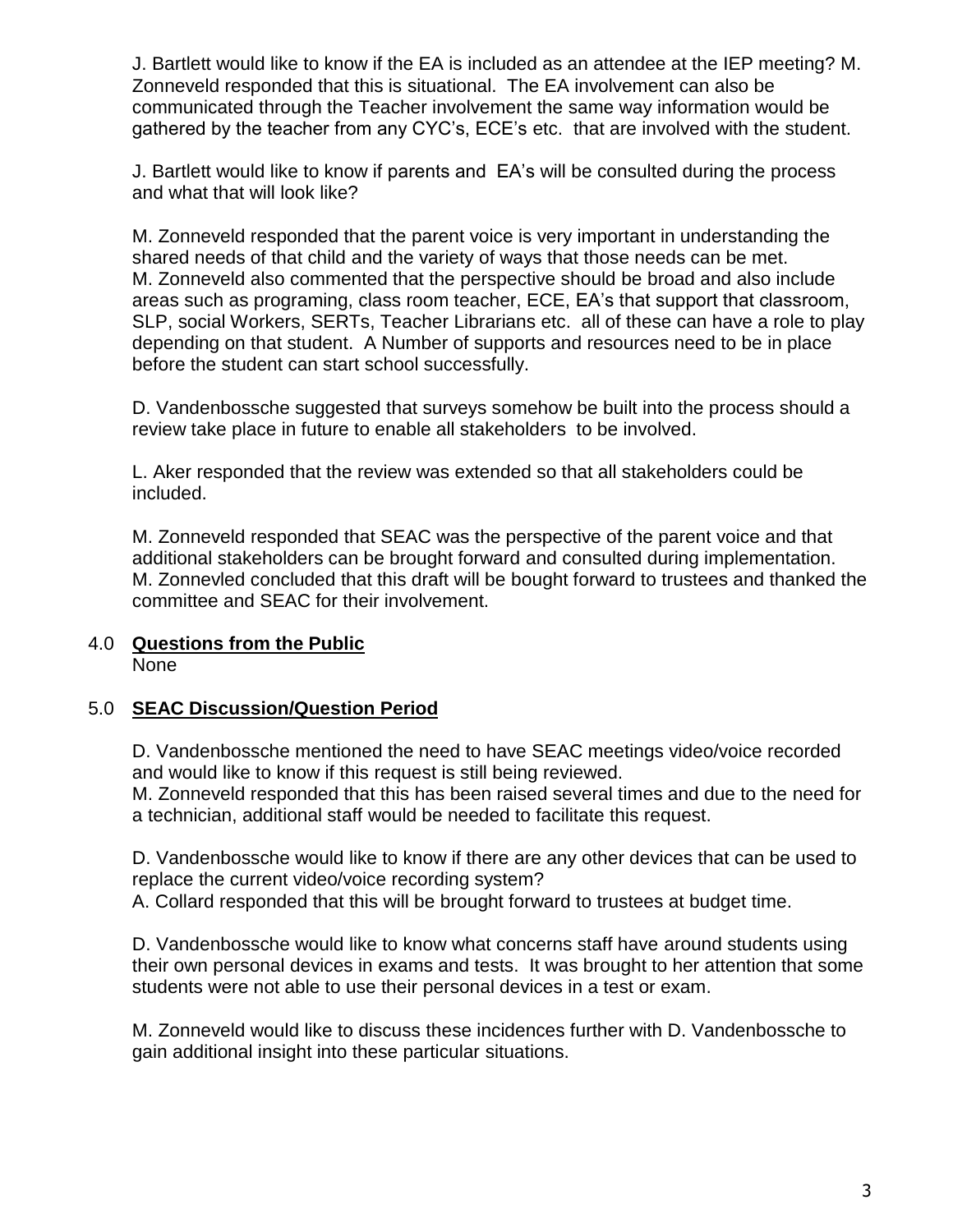#### 6.0 **Communication to SEAC**

# 6.1. *Superintendent's Report*

#### 1. Learning Centre Update Report

This report, sent to SEAC members earlier, is going to the Board on Nov. 2 for Information. It contains information and future actions as described several times at previous SEAC meetings. A follow up report will be brought to SEAC and the Board in March.

M. Zonneveld mentioned that there was a good parent response to the survey which is captured in the SWOT analysis.

D. Vandenbossche commented that she supports using the SWOT. Would like to point out weaknesses of transitions from the centre to the classroom. Do they have this perception because children with LD do not grasp change of situation well? Do they require a facilitator?

M. Zonneveld mentioned that the transfer of learning is a focus. These are learning processes that are currently in a design phase.

D. Vandenbossche commented that the work building capacity within individual schools is great and feels that smaller group learning is more ideal.

M. Zonneveld thanked D. Vandenbossche for comments and responded that HDSB strives to provide the best environment for learning as we do in our schools. Many methods are the focus of this learning and support. IRT's and Program Leads are all involved in the learning to assist/embed and take back to the classrooms.

#### 2. BMS Training Update

Our first day of BMS training was held on the Oct  $7<sup>*</sup>$  PA day. 35 trainers worked with staff from 20 schools, including many BRCs, Life Skills and Communication Classes, Gary Allan, Syl Apps, HOPES, and MacMillan Youth Centre. 823 staff were trained, including PSSP and Student Services staff. The comments overall from staff and trainers were very positive. As this was our first day of training there were a few bumps that we will sort out for the next training day on the Nov. 25th PA Day. This a very large and significant initiative that will benefit students, staff and schools all across HDSB.

J. Bartlett would like to know when all staff will be trained? M. Zonneveld responded that the current schedule is over a 2 year period and that training occurs on PA days. Long term plan is for re-certification/refresher training that will be ongoing and built in once fully implemented.

J. Bartlett would like to know if parents will be provided with a BMS resource guide? M. Zonneveld responded that we would like parents to be aware of this strategy. If your child requires this support – it would be part of a conversation happening with the parents as well as being a part of the safety plan for that student.

J. Bartlett suggested that a basic guide be available to parents.

M. Zonneveld responded that this suggestion will be taken back to review.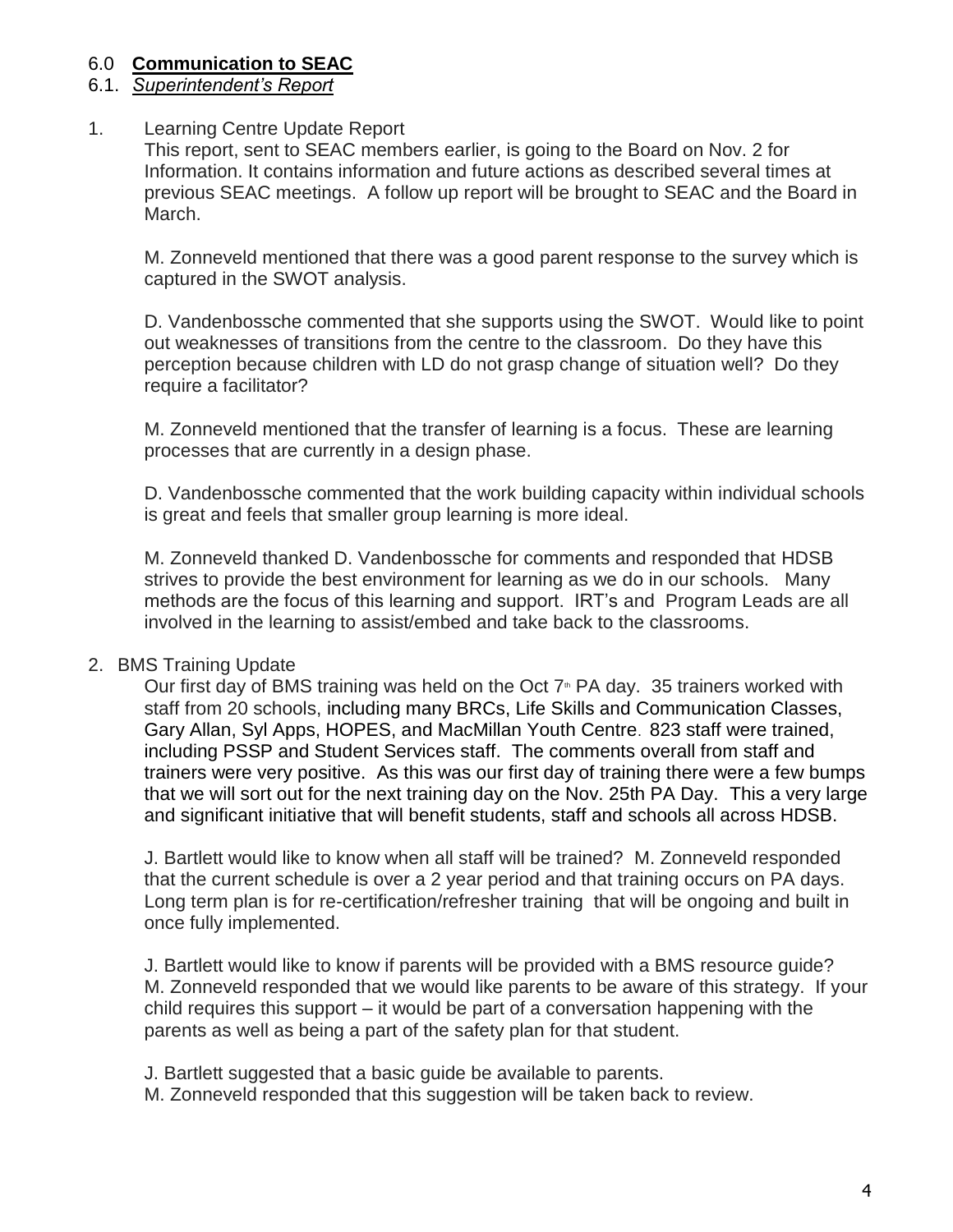# 3. Multi-Year Plan & Operational Plan

The Board's new Multi-Year Plan was approved by Trustees earlier this fall. The Operational Plan is being presented on Nov.  $2^{\omega}$ . Students with special needs are receiving a great deal of focus in many areas of the plan. Details will follow and be shared with SEAC in the near future

L. Reynolds would like to know how SEAC can give feedback for this plan? M. Zonneveld responded that there were a variety of opportunities in which SEAC attended and gave input. The Operational Plan is renewed each year and we welcome SEACs voice/input each year.

## 4. Calling All 3 Yr Olds

In the past we have hosted information nights for families of children with special needs in the winter. The turnout was not as good as we would have liked and we tried a different format in the spring last year but again had poor turnout. Meanwhile the Early Years team began a new information format these past two years – *Calling All 3 Yr Olds*  – which drew hundreds of families each night. So we decided to join forces and combine our purposes into the one event. We will have a 'Special Education booth' and several staff at each of these nights. We look forward to welcoming many students with special needs and their parents, answering their questions, connecting them with community supports, and helping them feel comfortable with their start to school in HDSB. Attached in the flyer for these five nights.

J. Bartlet would like to know if there will be a SEAC table for parents to visit. M. Zonneveld responded that this is an option should there be SEAC volunteers available.

J. Lewis responded that SEAC brochures will be provided to parents that evening.

# 6.2. *Association Reportsl*

LDAH – D. Vandenbossche

- New Parent Tool Book will be given to parents.
- November 23 is the next lecture series in Georgetown. Will be handing out Understanding Learning Disabilities – distributed by York School Board.

#### 6.3. *Trustee Reports*

R. Papin

 Last board meeting – approved PAR. Communication went out, information meetings are starting at all the effected schools and the details are available on the board website. One person from each school council will be elected for to the committee.

L. Reynolds

 $\bullet$  Inspire awards  $-53$  nominations for inspire awards. Including staff, students, volunteers, organizations that have inspired our students. These awards are ongoing. These nominations do not need to come from staff members and nominations are accepted [online.](https://www.hdsb.ca/our-board/Pages/Board%20of%20Trustees/Inspire-Awards.aspx)